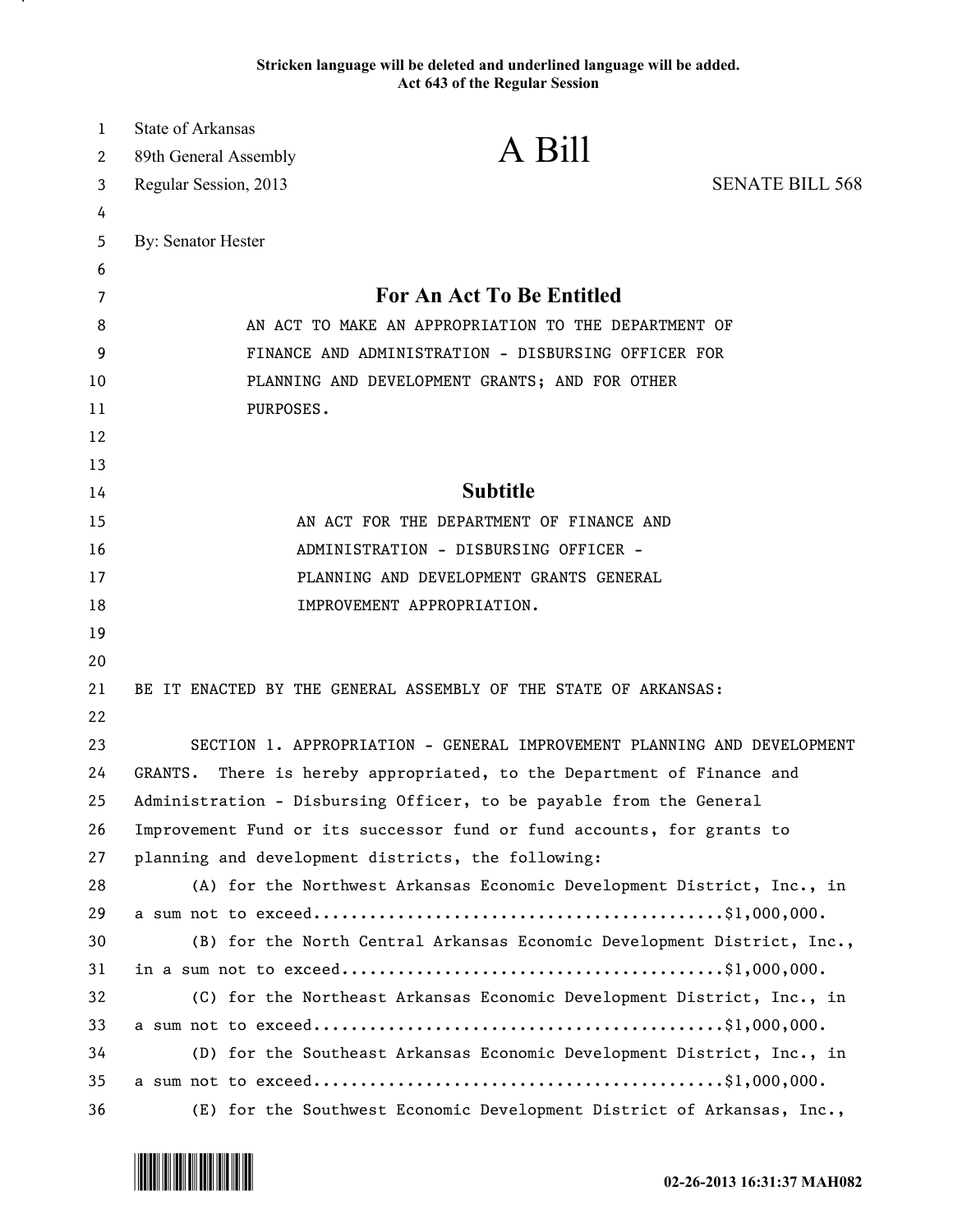in a sum not to exceed.........................................\$1,000,000. (F) for the Western Arkansas Economic Development District, Inc., in a sum not to exceed..............................................\$1,000,000. (G) for the West Central Arkansas Economic Development District, Inc., in a sum not to exceed.........................................\$1,000,000. (H) for the Central Arkansas Economic Development District, Inc., in a sum not to exceed..............................................\$1,000,000. SECTION 2. SPECIAL LANGUAGE. NOT TO BE INCORPORATED INTO THE ARKANSAS CODE NOR PUBLISHED SEPARATELY AS SPECIAL, LOCAL AND TEMPORARY LAW.

 contrary the appropriations authorized in this Act shall not be restricted by 13 requirements that may be applicable to other programs currently administered. New rules and regulations may be adopted to carry out the intent of the

General Assembly regarding the appropriations authorized in this Act.

Notwithstanding any other rules, regulations or provision of law to the

 SECTION 3. DISBURSEMENT CONTROLS. (A) No contract may be awarded nor obligations otherwise incurred in relation to the project or projects described herein in excess of the State Treasury funds actually available therefor as provided by law. Provided, however, that institutions and agencies listed herein shall have the authority to accept and use grants and donations including Federal funds, and to use its unobligated cash income or funds, or both available to it, for the purpose of supplementing the State Treasury funds for financing the entire costs of the project or projects enumerated herein. Provided further, that the appropriations and funds otherwise provided by the General Assembly for Maintenance and General Operations of the agency or institutions receiving appropriation herein shall not be used for any of the purposes as appropriated in this act. (B) The restrictions of any applicable provisions of the State Purchasing Law, the General Accounting and Budgetary Procedures Law, the Revenue Stabilization Law and any other applicable fiscal control laws of this State and regulations promulgated by the Department of Finance and Administration, as authorized by law, shall be strictly complied with in disbursement of any funds provided by this act unless specifically provided otherwise by law. SECTION 4. LEGISLATIVE INTENT. It is the intent of the General

02-26-2013 16:31:37 MAH082